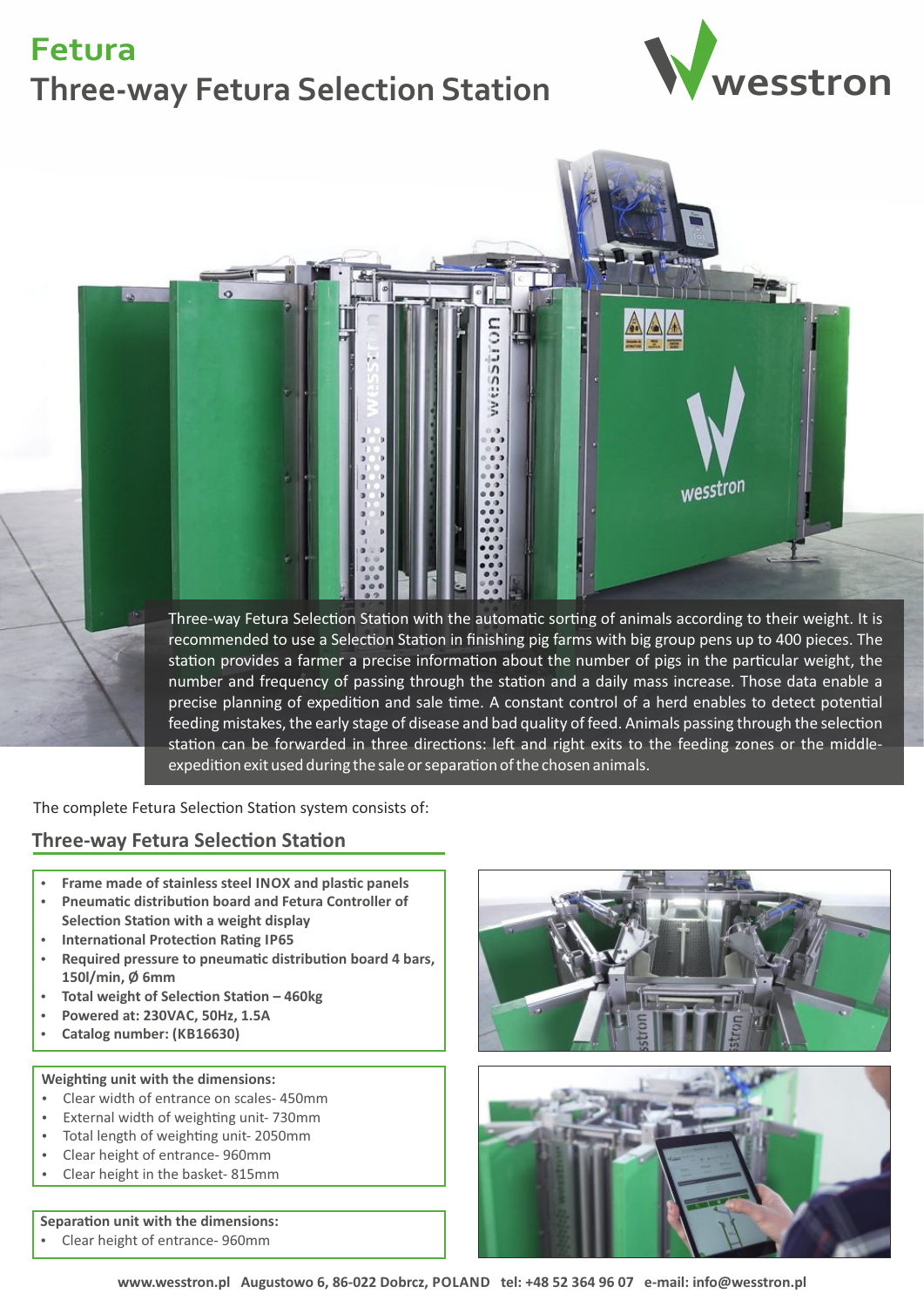### **Fetura Three-way Fetura Selection Station**

**Fetura** 





#### **One-Way Gate for Fetura Selection Station**

Frame made of stainless steel SST (INOX) and plastic panels **Type** 2 Catalog number  $(14433)$ 400 mm<br>500 mm 500 mm Clear width of entrance stron  $\overline{500}$  mm Total width Height of entrance 750 mm Total height 1000 mm Total length 1000 mm

#### **Antilaying Bar for Fetura Selection Station**

 Made of stainless steel SST (INOX) Catalog number: (15580)

### **Fetura**

- **Thermoeye**
- Made of stainless steel SST (INOX)
- International Protection Rating IP65
- Working in range of temperature: 10°C up to 50°C
- Powered at: 12V, 2A
- Catalog number: (16929)

#### **Fetura Bridge One & Group**

#### A device for connection between Selection Stations and Fetura Cloud

- For managing Three-way Fetura Selection Station by Bridge One & Group the communication of the device with Fetura Cloud Box and Fetura Cloud application is required.
- Communication with Selection Station achieved by the means of a 3-core cable LIYCY3x0.5
- Communication with Cloud Box achieved by the means of a 4-core screen cable LIYCY4x0.5
- One per 20 selection stations
- The power of radio signal is limited by the number of walls and the material they are made of
- It is advised to fit it in the passageway
- It is advised to connect devices in series
- International Protection Rating IP65
- Powered at: 230VAC
- Catalog numer:(16904)

### **Fetura Cloud Box**

#### **Used to protect and send the encrypted data to the cloud Fetura Cloud. In the cloud data are collected, kept and processed in order to generate reports**

- The access to the cloud is achieved by the individual user's account via the Internet connection from any place in the world
- One per max. 16 Fetura Bridge One & Group
- The device is indispensable to control Three-way Fetura Selection Station with the use of Fetura Cloud application
- Min. internet bandwidth required: 4Mbits/s
- Connection to the Internet with the use of RJ45 wire
- It is advised to fit in the social room
- International Protection Rating IP65
- Powered at: 230VAC
- Catalog numer:(16828)



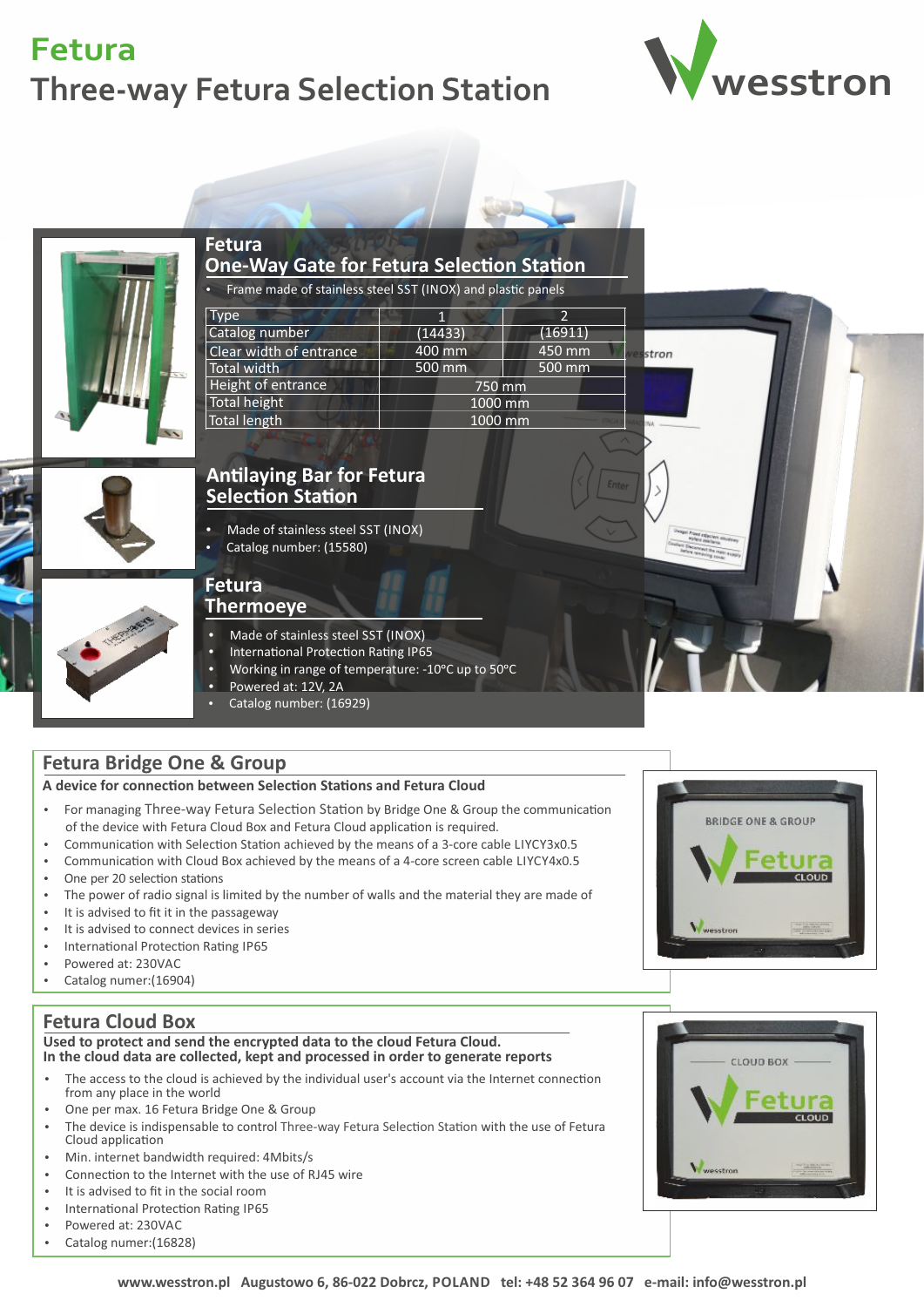### **Fetura**

## **Three-way Fetura Selection Station**





#### **Description**

Three-way Fetura Selection Station with the weighting basket hanged on strain gauge, each time makes the measurement of pig's weight while it comes from a resting zone to the feeding zone. Animal's weight measurement lasts 5 seconds. Depending on the weight, animals are directed to a proper feeding zone (number 1 or 2) with different kinds of feed, so called finisher and grower. Finishing pigs'expedition is made by the middle exit directly to passageway. Automatic selection of pigs by the Station reduces labour costs and reduces animal's stress level.

Fetura Selection Station is equipped with three exit gates. From the feeding zones there are from two up to four one-way gates that enable animals the passage from the feeding zone to the resting and drinking area.

Fetura Selection Station in its extended version has Fetura Thermoeye, an innovative system for temperature measurement. Fetura Thermoeye detects abnormal temperature in animals as well as it systematically sends information about a detected temperature deviation simultaneously marking the animal with paint. Detecting a disease in its early stage enables a quicker reaction and prevents from spreading a disease. Thus, it reduces the costs of stock treatment.

Computer system installed in the Station generates reports about frequency of animals' visits in a feeding sector, animals' weight distribution, weight increase and additionally after fitting the module RFID, it gives the possibility of animal's identification and provides information about every animal in a pen. Thus, a farmer can precisely plan animals' transport in a particular weight section. Reports and statistics are available in the account in cloud Fetura Cloud.



#### **Feeding sector:**

Feeding sector is divided into two parts with the surface relations 60% to 40%. The bigger surface sector contains finisher feed, whereas the smaller surface sector contains grower feed. A farmer can fit the feed to the animal's weight, which results in the costs reduction of fattening pig production.

#### **Resting zone:**

Resting area consists of a large and spacious pen where are up to 400 pigs. Animals can move without any restrictions in a resting and feeding zones as well animals' behaviorism changes, hierarchy in a group disappears what minimize stress and aggression, which gives comfort and safety to weaker and more timid animals. Drinkers are in this zone.